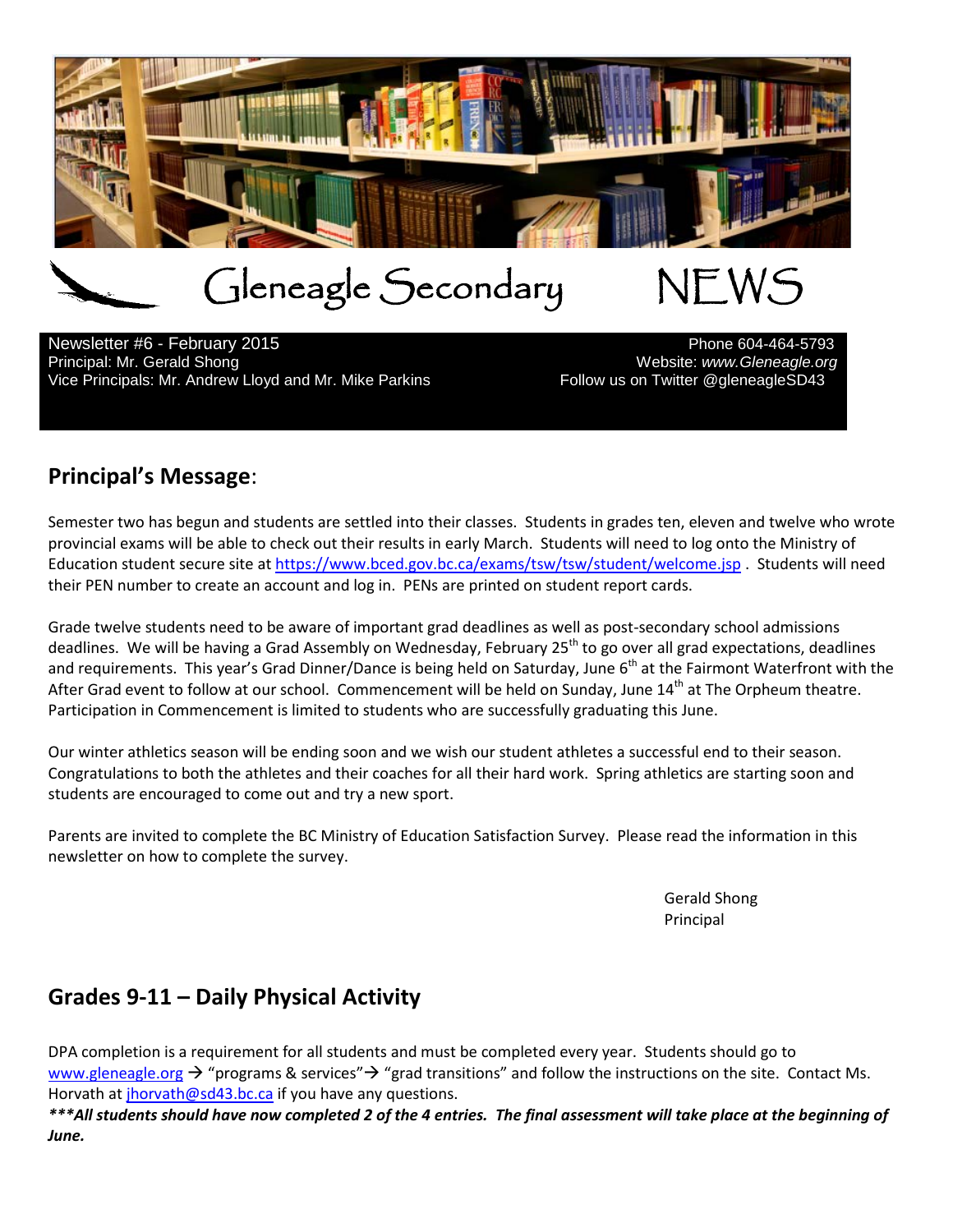# **Grad Transitions**

**Students graduating in June 2015** must complete the GT assignments by **February 13, 2015.** The Exit Interview will be April 23, 2015. Information on how to prepare for your Exit Interview is on the main GT page (tab at the top left). Remember - GT is a requirement for graduation and is worth 4 credits. Contact Ms. Horvath a[t jhorvath@sd43.bc.ca](mailto:jhorvath@sd43.bc.ca) if you have any questions.

# **Learn a skill, get paid and gain high school credits**

Did you know students who have a job in the trades have a unique opportunity to not only get paid while learning a skill, but they can also get up to **16 credits towards graduation**? For each 120 hours of paid work (ex: *carpenter*, *cook*, *baker*, *electrician*, *hairstylist*, *mechanic, horticulturist*) they will get 4 credits of Secondary School Apprenticeship (SSA). Once they have earned four classes, they can apply for a \$1,000 scholarship. **The scholarship does NOT need to go towards trades training**.

**Students**: If you are presently working in the trades, phone 604-312-7739 or email [bmclean@sd43.bc.ca](mailto:bmclean@sd43.bc.ca) to speak with Mr. McLean and get yourself signed up for this great opportunity.

**Parents**: If you are in a position to potentially hire a young student apprentice and would like more information, please feel free to contact Mr. McLean (604-312-7739) to discuss all the benefits of this program for your company. For more information on Youth Programs in the Trades, you can visit the Industry Training Authority (ITA): <http://www.itabc.ca/Page19.aspx>

## **Math Department**

## **Gleneagle Math Contest Club (GMCC)**

Gleneagle has competed in the Math Challengers contest for the first time. The competition was for Grade 9 students and was held at UBC on Saturday, February 14, 2015. Schools participated in teams of 5 students. Gleneagle enrolled two teams which had prepared themselves in Gleneagle's Math Contest Club. Results will be posted on the school web site at the GMCC page soon.

We are offering Math tutorials in addition to the times offered by your current course teacher.

#### **Before School Tutorials will begin at 8:15 a.m. and end at the beginning of Period 1**

| Monday to Friday     | Room 211 (Ms. Savovic)                                 |
|----------------------|--------------------------------------------------------|
|                      | Room 204 (Ms. Mulder) Math 9, Pre-Calc 10, Pre-Calc 11 |
| Wednesday and Friday | Room 209 (Ms. Bhattal)                                 |

#### **Lunch Tutorials will begin at 11:45 a.m. to 12:15 p.m.**

| Monday to Friday        | Room 212 (Mr. Simmons) |
|-------------------------|------------------------|
| Tuesday and<br>Thursdav | Room 208 (Mr. Tootian) |

#### **Afterschool Tutorials will begin at 3:15 p.m. to 4:00 p.m.**

| Monday to Friday | (Ms. Kennedy)<br>Room.<br>. ZU / |
|------------------|----------------------------------|
| Tuesdav          | 209                              |
| Thursday         | (Ms. Bhattal)                    |
| and -            | Room                             |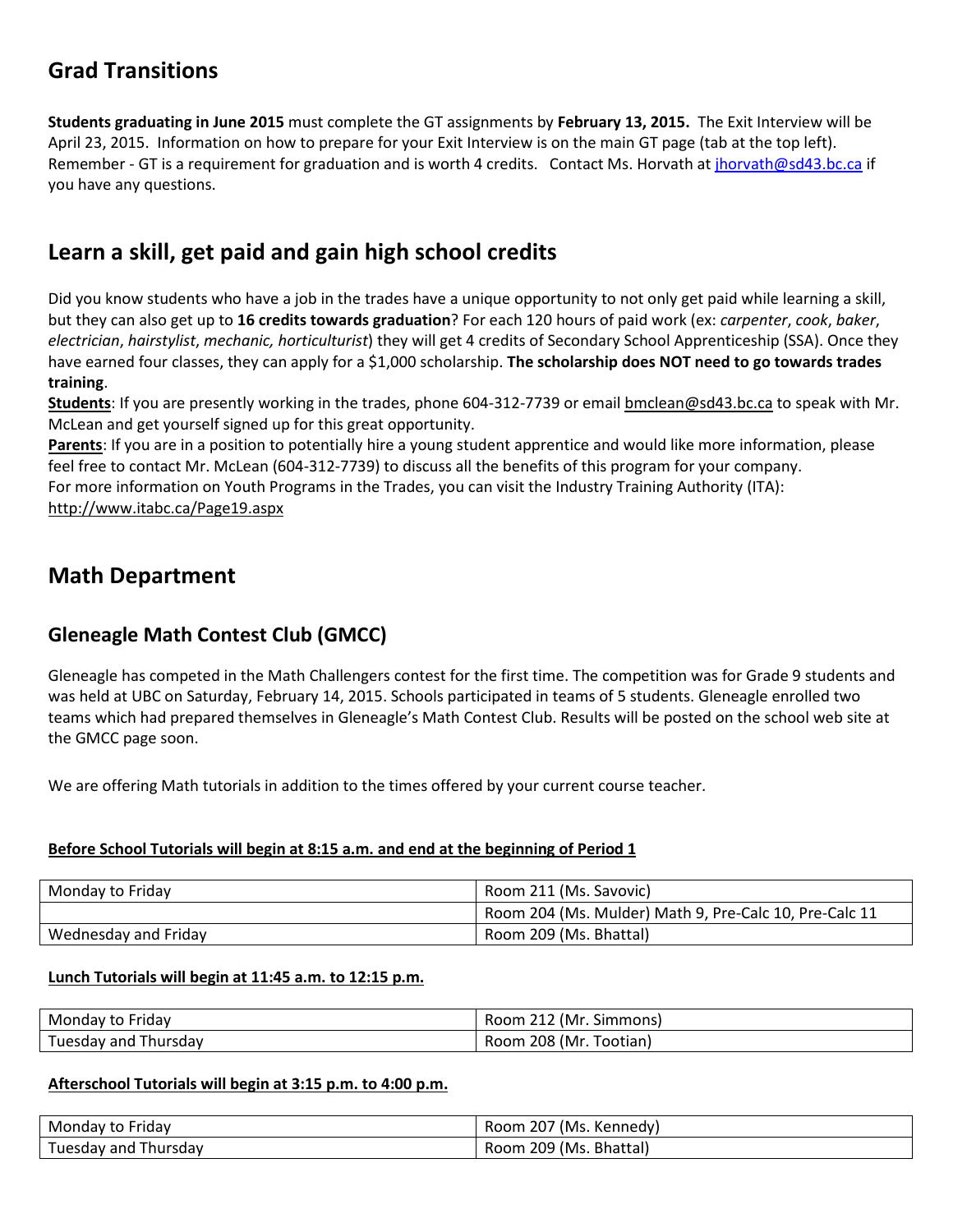# **Ministry of Education Satisfaction Surveys**

Attention parents of **Grade 10 and 12** students. It is that time of year again where the Ministry of Education mandates that schools get feedback from students in Grades 10 and 12. The Satisfaction Survey is a province-wide census of target respondents and, as such, provides a representative picture of the education experience in British Columbia. In technical analyses, the survey was also found to be valid and reliable. In other words, the survey questions measure the themes they claim to measure (e.g., safety or human and social development), and they measure those themes consistently from respondent to respondent. Please take some time to complete the satisfaction survey by going to this link:

<https://www.awinfosys.com/surveyfull1/central/main/ParentSurvey.asp>

You will be asked to complete three prompts:

- 1. District: select 43
- 2. School: select Gleneagle.
- 3. Language: select that which is used most frequently in the home.

Once this is done, click on the **green** login button. The survey should take approximately ten (10) minutes.

## **Important Dates to Remember**

| February 20    | District Non-Instructional Day (School not in Session)     |
|----------------|------------------------------------------------------------|
| February 27    | Grade 9 Immunization Day (8:30 am-12 pm)                   |
| March 4        | Spring Music Concert 7:00 pm                               |
| March $9 - 20$ | <b>Spring Break</b>                                        |
| March 23       | School reopens First Day back to school after Spring Break |
|                |                                                            |